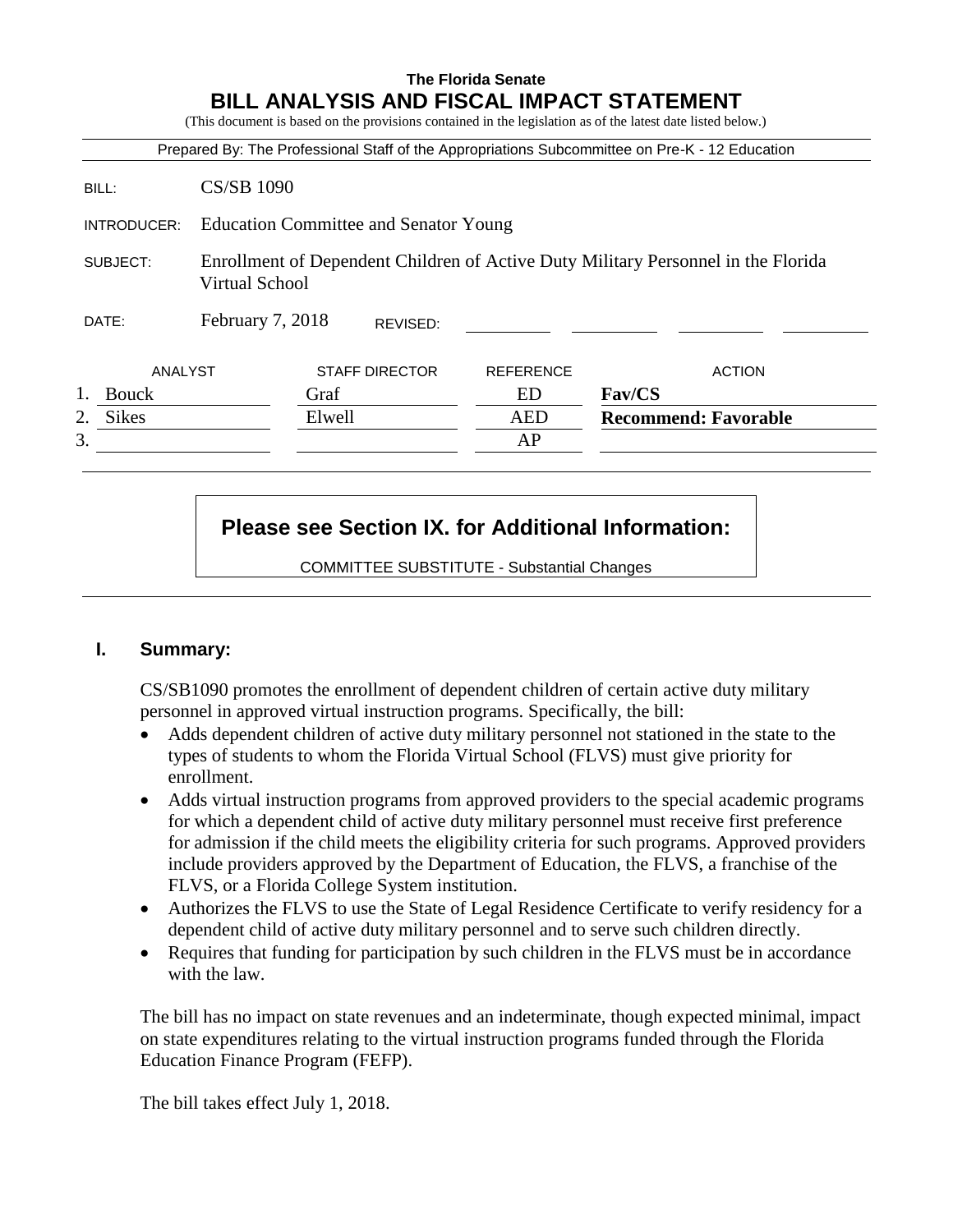### **II. Present Situation:**

The Florida Legislature has enacted legislation to deliver educational services to veterans and active duty military personnel and their families. Such policies remove barriers to educational success imposed on children of military families because of frequent moves and deployments.<sup>1</sup>

### **Enrollment Preference for Students from Military Families**

School-aged dependents of military personnel face numerous transitions during their formative years and relocation during the high school years provide special challenges to learning and future achievement.<sup>2</sup>

Dependent children of active duty military personnel<sup>3</sup> who otherwise meet the eligibility criteria for special academic programs offered through public schools are given first preference for admission to such programs even if the program is being offered through a public school other than the school to which the student would generally be assigned. Such special academic programs include: 4

- Magnet schools,
- Advanced studies programs,
- Advanced placement,
- Dual enrollment,
- Advanced International Certificate of Education, and
- International Baccalaureate.

### **Legal Residence for Military Personnel**

### *Home of Record*

The "Home of Record" (HOR) is defined as the state where a servicemember first enlisted or received a commission from one of the branches of armed services.<sup>5</sup> The HOR determines certain benefits, such as a travel allowance upon separation from the military. <sup>6</sup> The HOR is changed only to correct an error or after a break in military service.<sup>7</sup>

 $\overline{a}$ 

<sup>&</sup>lt;sup>1</sup> See s. 1000.36, F.S., the Interstate Compact on Educational Opportunity for Military Children, and ss. 1002.31(2)(c)1., and 1003.05, F.S., which provide preferential treatment in controlled open enrollment and preferential admissions to special academic programs for dependent children of active duty military personnel. <sup>2</sup> Section 1003.05(1), F.S.

<sup>&</sup>lt;sup>3</sup> Under the Interstate Compact on Educational Opportunity for Military Children, "Active duty" means the fulltime duty status in the active uniformed service of the United States, including members of the National Guard and Reserve on active duty orders pursuant to 10 U.S.C. ss. 1209 and 1211. Section 1000.36, Art. II(A), F.S. <sup>4</sup> Section 1003.05(3), F.S.

<sup>5</sup> Military.com, *HOR vs. SLR: What's the Difference?*, [https://www.military.com/money/personal](https://www.military.com/money/personal-finance/taxes/home-of-legal-record-for-taxes.html)[finance/taxes/home-of-legal-record-for-taxes.html](https://www.military.com/money/personal-finance/taxes/home-of-legal-record-for-taxes.html) (last visited Jan. 12, 2018).

<sup>6</sup> *Id.*

<sup>7</sup> *Id.*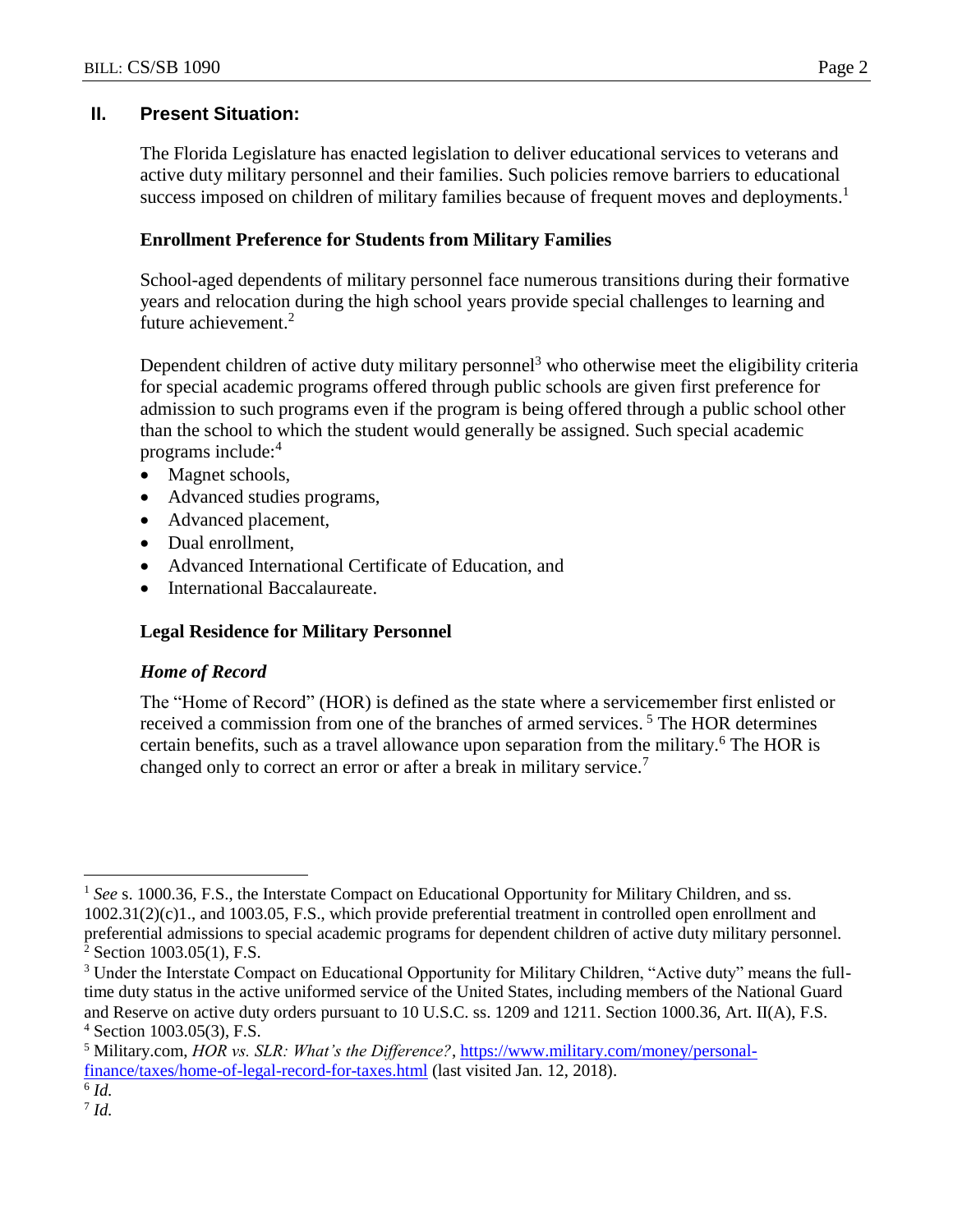### *State of Legal Residence Certificate – DD Form 2058*

The "State of Legal Residence" (SLR) is considered the servicemember's permanent home, and where the servicemember intends to live after separation from the military.<sup>8</sup> The SLR is considered the legal residence for state income tax purposes, qualification for in-state tuition rates,<sup>9</sup> eligibility to vote for federal and state elections, and for a will to be probated.<sup>10</sup>

The purpose of the "State of Legal Residence Certificate" is to determine the correct state of legal residence for purposes of withholding state income taxes from military pay.<sup>11</sup> A change to the state of legal residence generally requires physical presence in the new state with the simultaneous intent of making that state the permanent home and abandoning the old state of legal residence. $12$ 

# **Virtual Instruction Programs**

A virtual instruction program is a program of academic instruction provided in an interactive learning environment created through technology in which students are separated from their teachers by time or space, or both.<sup>13</sup> Each school district must provide eligible students within its boundaries the option to participate in a virtual instruction program.<sup>14</sup>

An approved provider<sup>15</sup> of a virtual instruction program is:  $16$ 

- A provider that is approved by the Department of Education:<sup>17</sup>
- The Florida Virtual School (FLVS);
- A franchise of the FLVS; or
- A Florida College System institution.

[www.fldoe.org/schools/school-choice/virtual-edu/approved-provider-resources/approved-providers/](http://www.fldoe.org/schools/school-choice/virtual-edu/approved-provider-resources/approved-providers/) (last visited January 17, 2018)

 $\overline{a}$ 8 *Id.*

<sup>&</sup>lt;sup>9</sup> In Florida, active duty members of the Armed Services, their spouses and children, and active drilling members of the Florida National Guard are classified as residents for tuition purposes if they reside or are stationed in this state or, if they are not stationed in Florida, whose home of record or state of legal residence certificate, DD Form 2058, is Florida. *Guidelines on Florida Residency for Tuition Purposes*, (Oct. 28, 2015), *available at* [https://www.floridashines.org/documents/111597/112691/09.22.16+Florida+Tuition+Residency+Guidelines.pdf/e](https://www.floridashines.org/documents/111597/112691/09.22.16+Florida+Tuition+Residency+Guidelines.pdf/e726c0fd-3784-428d-aa27-74cc04db218f) [726c0fd-3784-428d-aa27-74cc04db218f](https://www.floridashines.org/documents/111597/112691/09.22.16+Florida+Tuition+Residency+Guidelines.pdf/e726c0fd-3784-428d-aa27-74cc04db218f) at 4.

<sup>&</sup>lt;sup>10</sup> Military.com, *HOR vs. SLR: What's the Difference?*, [https://www.military.com/money/personal](https://www.military.com/money/personal-finance/taxes/home-of-legal-record-for-taxes.html)[finance/taxes/home-of-legal-record-for-taxes.html](https://www.military.com/money/personal-finance/taxes/home-of-legal-record-for-taxes.html) (last visited Jan. 12, 2018).

<sup>11</sup> United States Department of Defense, Executive Services Directorate, *State of Legal Residence Certificate*, *available at* [http://www.esd.whs.mil/Portals/54/Documents/DD/forms/dd/dd2058.pdf.](http://www.esd.whs.mil/Portals/54/Documents/DD/forms/dd/dd2058.pdf) <sup>12</sup> *Id.*

 $13$  Section 1002.45(1)(a)2., F.S.

<sup>&</sup>lt;sup>14</sup> *Id* at (b). To provide students with virtual instruction program options a school district may contract with the FLVS or establish a franchise of the FLVS, contract with an approved provider, enter into an agreement with another school district in that school district's virtual instruction program, establish a school district operated partor full-time virtual instruction program, or enter into an agreement with a virtual charter school. Id. at (c). <sup>15</sup> Florida Department of Education, *List of Approved Program and Course Providers*,

<sup>&</sup>lt;sup>16</sup> Section 1002.45(1)(a)1., F.S. (1).

<sup>&</sup>lt;sup>17</sup> To be approved by the Department of Education, a provider must document compliance with specified statutory requirements. Section 1002.45(2), F.S., see also Rule 6A-6.0981(3), F.A.C.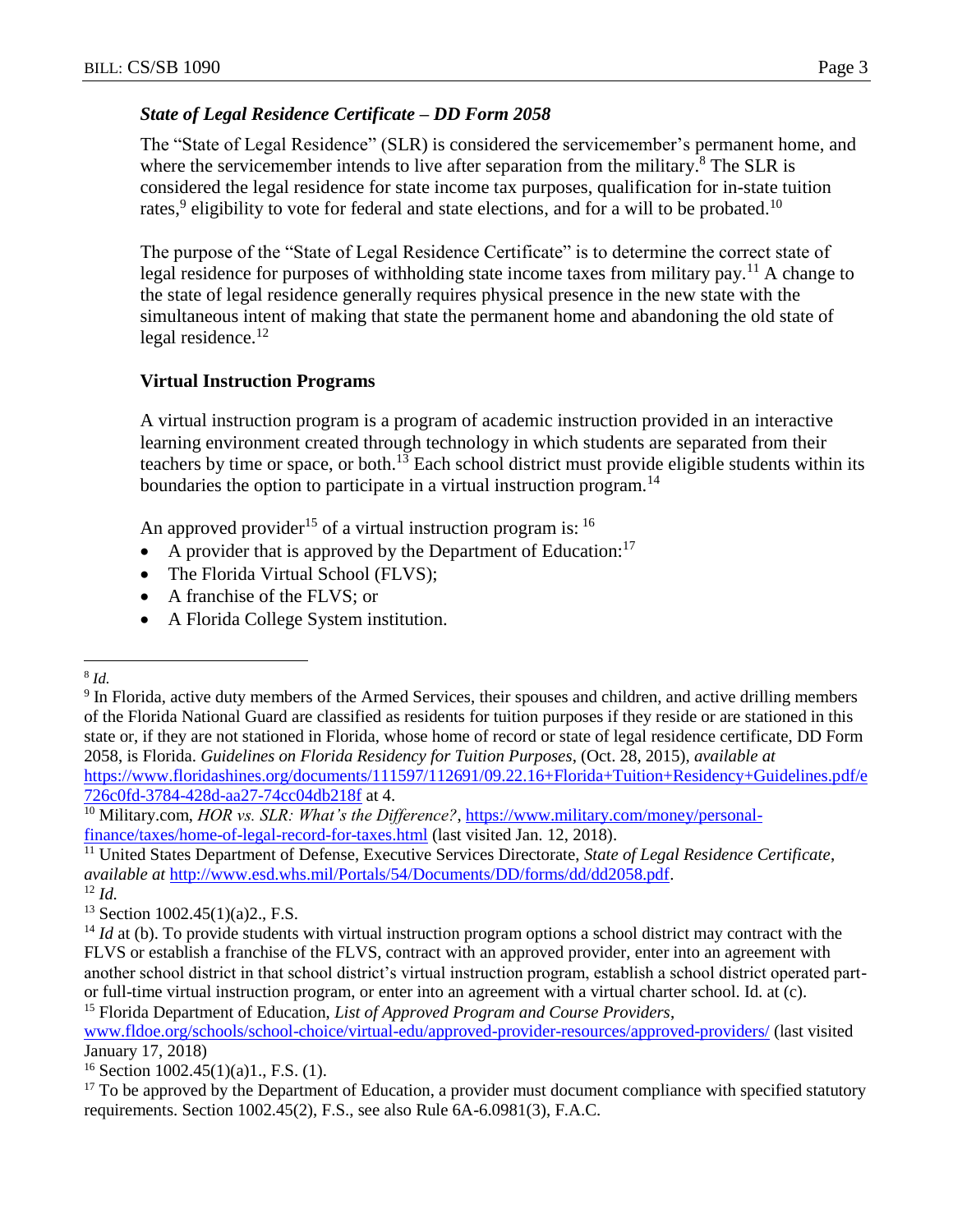#### **Florida Virtual School**

The FLVS is intended to develop and deliver online and distance learning education.<sup>18</sup> The mission of the FLVS is to provide students with technology-based educational opportunities to gain the knowledge and skills necessary to succeed.<sup>19</sup> The school must serve any student in the state who meets the profile for success<sup>20</sup> in the online educational environment and must give priority to: $21$ 

- Students who need expanded access to courses in order to meet their educational goals, such as home education students and students in inner-city and rural high schools who do not have access to higher-level courses.
- Students seeking accelerated access in order to obtain a high school diploma at least one semester early.

The FLVS is authorized to provide full-time and part-time instruction for students in kindergarten through grade 12.<sup>22</sup> Accordingly, the FLVS offers two programs for K-12 students in Florida:<sup>23</sup>

- FLVS Flex offers part-time instruction available to students enrolled in home education programs, district public and charter schools, and private schools in the state.<sup>24</sup>
- FLVS Full Time offers full-time instruction as the district and school of enrollment.<sup>25</sup>

#### *Residency Requirements*

A student may participate in FLVS Flex if the student is:<sup>26</sup>

- Enrolled in a Florida traditional public school or charter school;
- Enrolled and in good standing as a homeschool student with a Florida public school district;
- Enrolled in an affiliated Florida private school and whose legal guardian is a representative of the school or a Florida resident; or
- The child of a parent who is stationed at a Florida military base.

For a student to participate in FLVS Full Time, a copy of one of the following documents must be provided to verify legal residence: $27$ 

 $\overline{a}$ 

 $18$  Section 1002.37(1)(a), F.S.

 $19$  *Id.* at (b).

<sup>&</sup>lt;sup>20</sup> The FLVS has identified hard and soft skills and other requirements that facilitate student success in online instruction. Such skills include written and oral communication, academic honesty, self-motivation, computer literacy, time management, reading competency, personal commitment, and access to technology. Email, Florida Virtual School (Jan. 9, 2018).

<sup>21</sup> *Id.*

 $22$  Section 1002.37(8)(a), F.S.

<sup>23</sup> Florida Virtual School, *FLVS Student Progression Plan, 2017-18 School Year* (August 2017), *available at* [https://www.flvs.net/docs/default-source/district/student-progression-plan.pdf?sfvrsn=d3437f2a\\_4,](https://www.flvs.net/docs/default-source/district/student-progression-plan.pdf?sfvrsn=d3437f2a_4) at 9.

<sup>24</sup> Florida Virtual School, *FLVS Student Progression Plan, 2017-18 School Year* (August 2017), available at [https://www.flvs.net/docs/default-source/district/student-progression-plan.pdf?sfvrsn=d3437f2a\\_4,](https://www.flvs.net/docs/default-source/district/student-progression-plan.pdf?sfvrsn=d3437f2a_4) at 12.

 $^{25}$  *Id.* at 13.

<sup>26</sup> *Id.* at 23.

<sup>27</sup> *Id.* at 41 and 46. Alternative documentation may be used subject to FLVS approval. *Id.*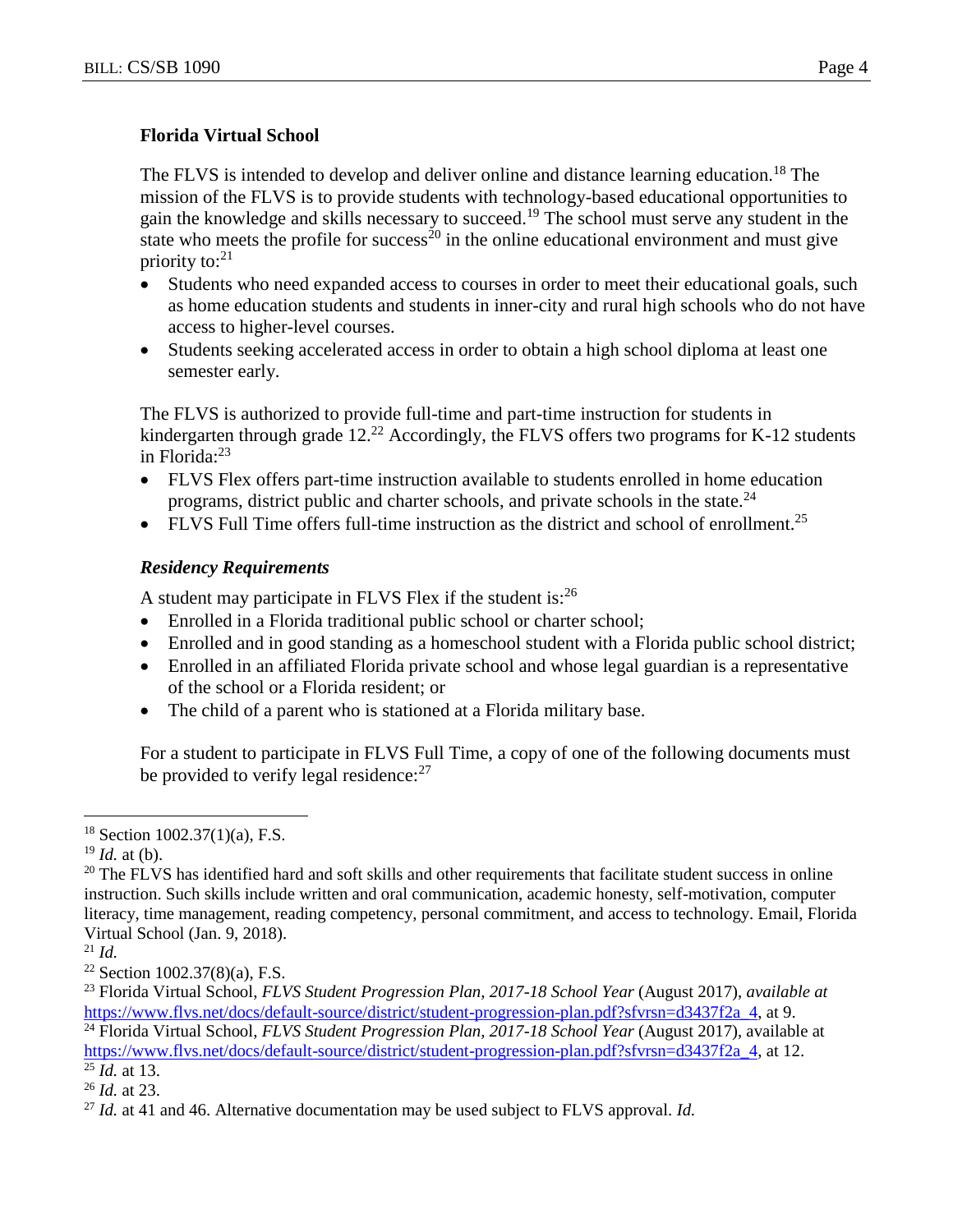- Gas, electric, or water bill from the last 60 days that includes the name and service address; or a
- Mortgage statement or lease agreement.

Children of military families who are permanent Florida residents<sup>28</sup> currently residing outside the state may take FLVS courses free of charge through the FLVS Full Time option,<sup>29</sup> or through the FLVS Flex option by registering as homeschool students with their Florida district of record. <sup>30</sup>

# *Funding*

Full-time equivalent student $31$  credits completed through FLVS Flex and FLVS Full Time, including credits completed during the summer, are funded through the Florida Education Finance Program.<sup>32</sup>

# **III. Effect of Proposed Changes:**

The bill promotes the enrollment of dependent children of certain active duty military personnel in virtual instruction programs provided by approved providers. Specifically, the bill:

- Adds dependent children of active duty military personnel not stationed in the state to the types of students to whom the Florida Virtual School (FLVS) must give priority for enrollment.
- Adds virtual instruction programs from approved providers to the special academic programs for which a dependent child of active duty military personnel must receive first preference for admission if the child meets the eligibility criteria for such programs. Approved providers include providers approved by the Department of Education (DOE), the FLVS, a franchise of the FLVS, or a Florida College System institution.
- Authorizes the FLVS to use the State of Legal Residence Certificate to verify residency for a dependent child of active duty military personnel, and to serve such children directly.
- Requires that funding for participation by such children in the FLVS must be in accordance with the law.

 $\overline{a}$ <sup>28</sup> Military families residing outside of Florida who do not have an established Florida residence are not eligible to take free courses through the FLVS Flex or FLVS Full Time options, but may enroll in the FLVS Global School, which is the tuition-based option. Florida Virtual School, *FLVS Flex Frequently Asked Questions*, <https://www.flvs.net/flex/faqs> (last visited Jan. 12, 2018).

<sup>29</sup> *Id.* at 44.

<sup>&</sup>lt;sup>30</sup> *Id.* at 14. Students must submit documentation to prove Florida residency to the school district of residence in order to register as a home education student with that school district. Email, Florida Virtual School (Jan. 10, 2018). Military families residing outside of Florida who do not have an established Florida residence are not eligible to take free courses through the FLVS Flex or FLVS Full Time options, but may enroll in the FLVS Global School, which is the tuition-based option. *Id.*

<sup>&</sup>lt;sup>31</sup> An FLVS full-time equivalent student consists of six full-credit completions or the prescribed level of content that counts toward promotion to the next grade in specified programs. Section 1011.62(1)(c)1.b.(V), F.S.

 $32$  Section 1002.37(3)(b), F.S. The FEFP is the primary mechanism for funding the operating costs of Florida school districts. Florida Department of Education. *2017-18 Funding for Florida School Districts, available at* [http://www.fldoe.org/core/fileparse.php/7507/urlt/Fefpdist.pdf,](http://www.fldoe.org/core/fileparse.php/7507/urlt/Fefpdist.pdf) at 1.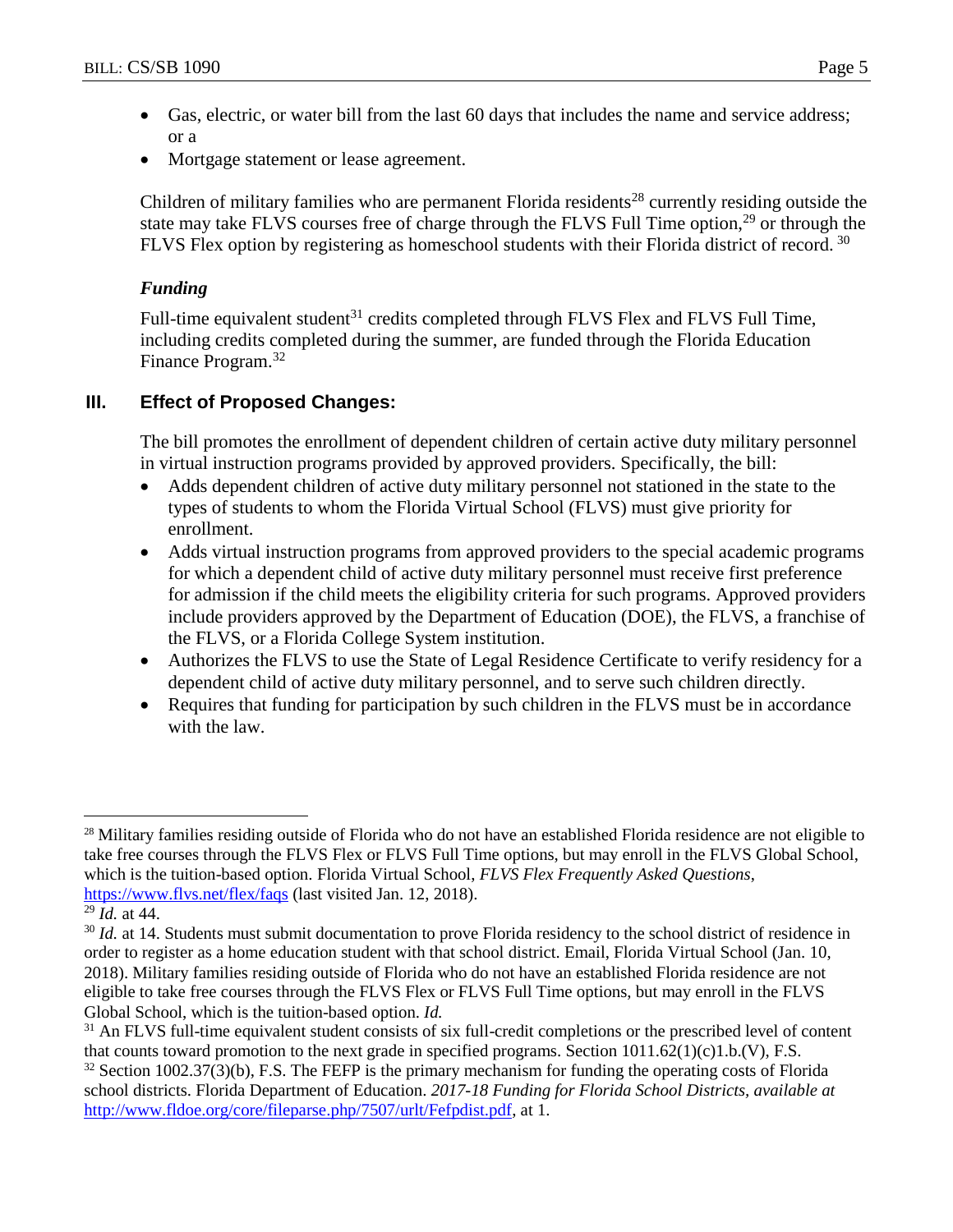# **Enrollment Preference for Students from Military Families (Sections 1 and 2)**

Section 1 amends s. 1002.37, F.S., to add to the list of student groups who must receive priority for FLVS services. The FLVS must also give priority to dependent children of active duty military personnel not stationed in the state whose home of record is Florida or whose State of Legal Residence Certificate, the DD Form 2058, lists Florida.

Additionally, section 2 amends s. 1003.05, F.S., to add virtual instruction programs by approved providers to the list of special academic programs to which dependent children of active duty military personnel who meet eligibility criteria<sup>33</sup> must be given first preference for admission.

# **Legal Residence for Military Personnel (Section 1)**

Section 1 amends s. 1002.37, F.S., to provide additional options to demonstrate residency of dependent children of active duty military personnel to participate in the FLVS Flex and FLVS Full Time programs. For purposes of the enrollment of a dependent child of active duty military personnel as a part-time or full-time student in the FLVS, the FLVS may use the State of Legal Residence Certificate, DD Form 2058, to verify residency for the child and may serve the student directly.

Accordingly, a dependent child of active duty military personnel who participates in the:

- FLVS Flex program will not be required to demonstrate proof of residency to the school district and register as a home education student.<sup>34</sup> Such students may demonstrate proof of residency using the State of Legal Residency Certificate, DD Form 2058, and be served directly by the FLVS. This may reduce administrative barriers to participation in the FLVS by such students.<sup>35</sup>
- FLVS Full Time program may submit to the FLVS as proof of residency the State of Legal Residence Certificate, DD Form 2058, instead of a utilities or mortgage statement or lease agreement. This may expedite student participation in the FLVS by dependent children of active duty military personnel who are stationed out-of-state.

### **Funding (Section 1)**

 $\overline{a}$ 

Section 1 specifies that funding for such students be provided in accordance with the law regarding FLVS funding. Such students must be included in the reporting of full-time equivalent student credit completed for funding through the Florida Educational Finance Program.

The bill takes effect July 1, 2018.

<sup>&</sup>lt;sup>33</sup> Section 1002.455(4), F.S., specifies that all Florida students are eligible to participate in the FLVS. There are, however, additional eligibility criteria that include, but are not limited to, requirements that students be under age 19 (except for students with a disability) or need to earn more than 25 percent of their required credits for a standard high school diploma. Florida Virtual School, *FLVS Student Progression Plan, 2017-18 School Year* (August 2017), available at [https://www.flvs.net/docs/default-source/district/student-progression](https://www.flvs.net/docs/default-source/district/student-progression-plan.pdf?sfvrsn=d3437f2a_4)[plan.pdf?sfvrsn=d3437f2a\\_4,](https://www.flvs.net/docs/default-source/district/student-progression-plan.pdf?sfvrsn=d3437f2a_4) at 23 and 44.

<sup>&</sup>lt;sup>34</sup> Email, Florida Virtual School (Jan. 10, 2018).

<sup>35</sup> Email, Florida Virtual School (Jan. 10, 2018).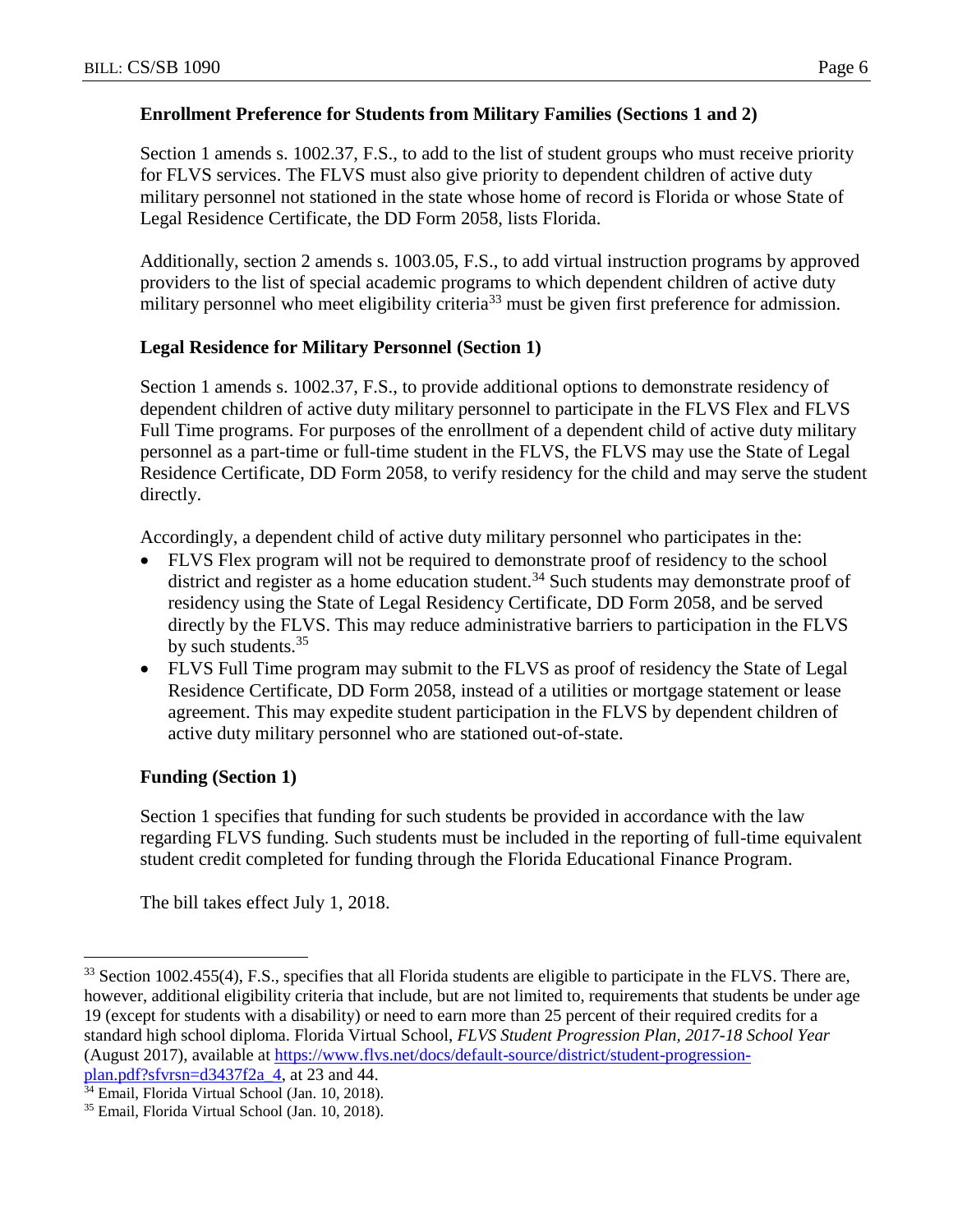#### **IV. Constitutional Issues:**

A. Municipality/County Mandates Restrictions:

None.

B. Public Records/Open Meetings Issues:

None.

C. Trust Funds Restrictions:

None.

### **V. Fiscal Impact Statement:**

A. Tax/Fee Issues:

None.

B. Private Sector Impact:

Additional dependent children of active duty military personnel will have the option of taking courses from the Florida Virtual School (FLVS) free of charge, which may provide a cost savings to certain military families.

C. Government Sector Impact:

In 2016-2017, there were fewer than 10 instances of dependent children of active duty military personnel stationed out of state for whom residency considerations posed an issue for enrollment in the FLVS.<sup>36</sup> Most students take one full-year course.<sup>37</sup>

As an example, the enrollment of 10 students in the FLVS who take one full-year course may result in the reporting of less than two full-time equivalent students.<sup>38</sup> Accordingly, the impact is indeterminate but minimal.

### **VI. Technical Deficiencies:**

None.

### **VII. Related Issues:**

None.

 $\overline{a}$ <sup>36</sup> Emails, Florida Virtual School (Jan. 10 and 12, 2018).

<sup>37</sup> *Id.*

<sup>38</sup> *Id.*